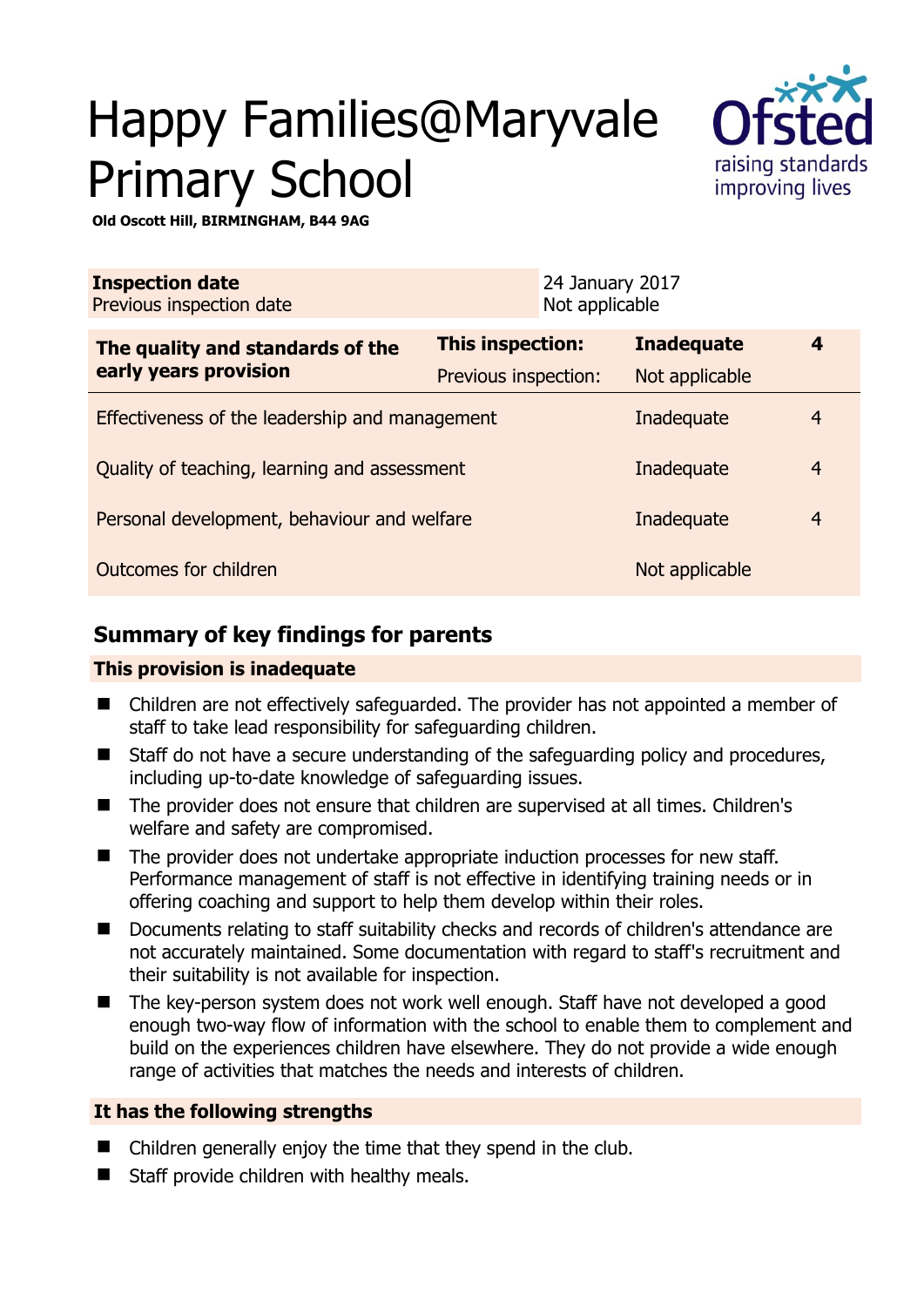## **What the setting needs to do to improve further**

## **To meet the requirements of the early years foundation stage the provider must:**

|   |                                                                                                                                                                                                                                                                                           | <b>Due Date</b> |
|---|-------------------------------------------------------------------------------------------------------------------------------------------------------------------------------------------------------------------------------------------------------------------------------------------|-----------------|
|   | ensure a named lead practitioner responsible for liaison with local<br>statutory children's services is appointed and has attended an<br>approved training course, to enable them to provide pertinent<br>support, advice and guidance to staff on any specific safeguarding<br>concerns  | 31/03/2017      |
| ■ | ensure all staff have a good understanding of safeguarding<br>policies, including what to do if they have concern about a child, to<br>ensure children's safety and welfare are given the highest regard                                                                                  | 31/03/2017      |
| ■ | ensure that all staff are alert to all current child protection issues<br>and safeguarding legislation so that they fully understand how to<br>successfully protect children from concerns that may occur in their<br>life at home and elsewhere                                          | 31/03/2017      |
| ■ | ensure staffing arrangements meet the needs of all children and<br>that children are supervised effectively to promote their safety and<br>well-being                                                                                                                                     | 31/03/2017      |
|   | implement robust arrangements for the induction and supervision<br>of staff and ensure they have the knowledge and skills to fulfil<br>their roles and responsibilities to promote children's safety and<br>welfare and to ensure they offer them good quality experiences at<br>the club | 31/03/2017      |
| ■ | develop an effective key-person system to ensure that every child<br>receives care and play-based experiences that meet their individual<br>needs                                                                                                                                         | 31/03/2017      |
| ■ | maintain a daily record of the children being cared for in the club<br>and their hours of attendance and the names of each child's key<br>person                                                                                                                                          | 31/03/2017      |
|   | demonstrate that robust recruitment arrangements are in place<br>and ensure that relevant records are available for inspection                                                                                                                                                            | 31/03/2017      |
|   | keep a record of all the information relating to vetting processes,<br>including the Disclosure and Barring Service reference number, the<br>date a disclosure was obtained and details of who obtained it.                                                                               | 31/03/2017      |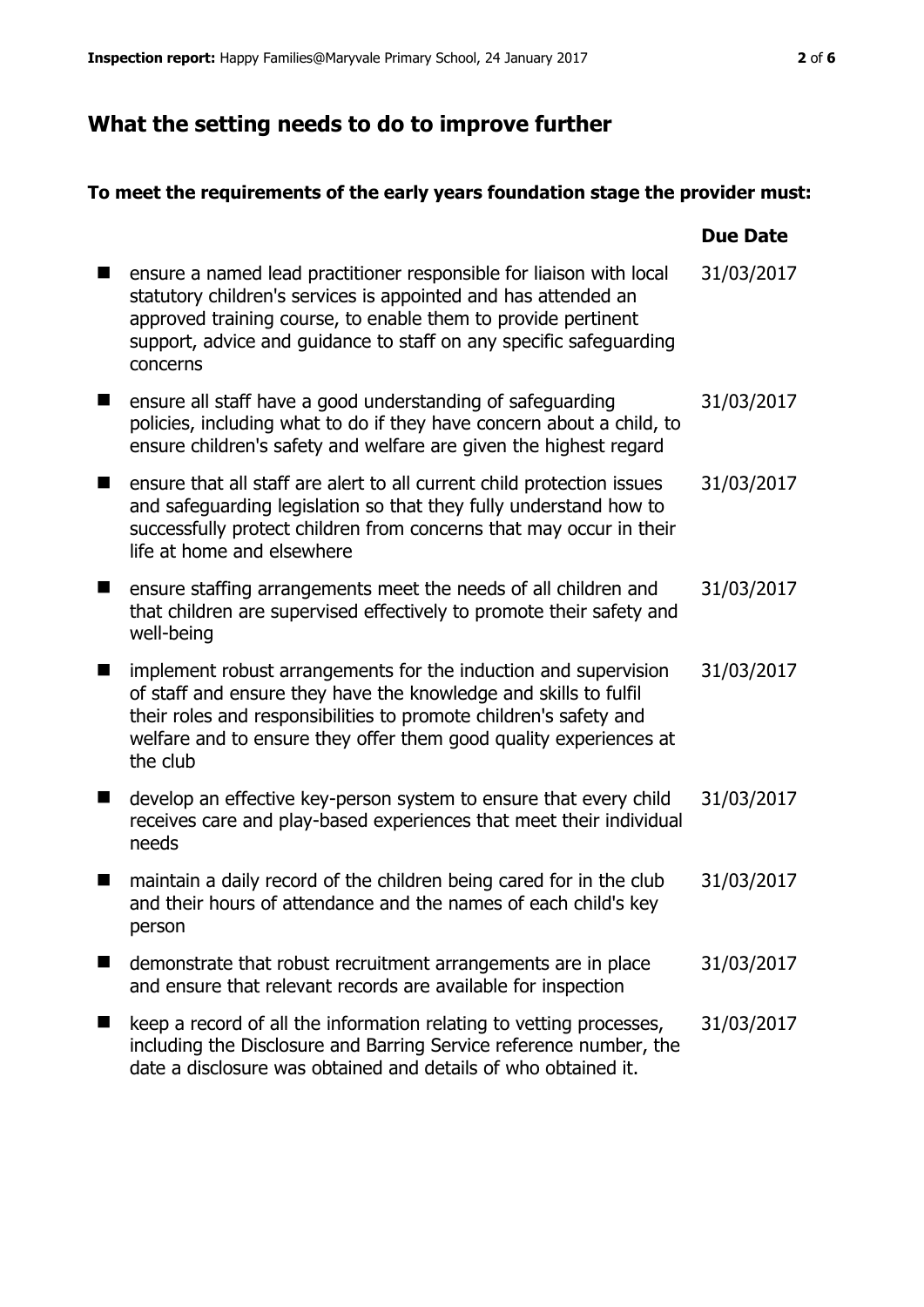#### **Inspection activities**

- The inspector observed the activities indoors and outdoors and the interactions between staff and children.
- The inspector talked to staff and children at appropriate times during the inspection.
- The inspector held a meeting with the manager and the provider. She looked at relevant documentation and evidence of the suitability of staff working in the club.
- The inspector completed a joint observation with the manager.
- The inspector spoke to a number of parents during the inspection and took account of their views.

#### **Inspector**

Rupinder Phullar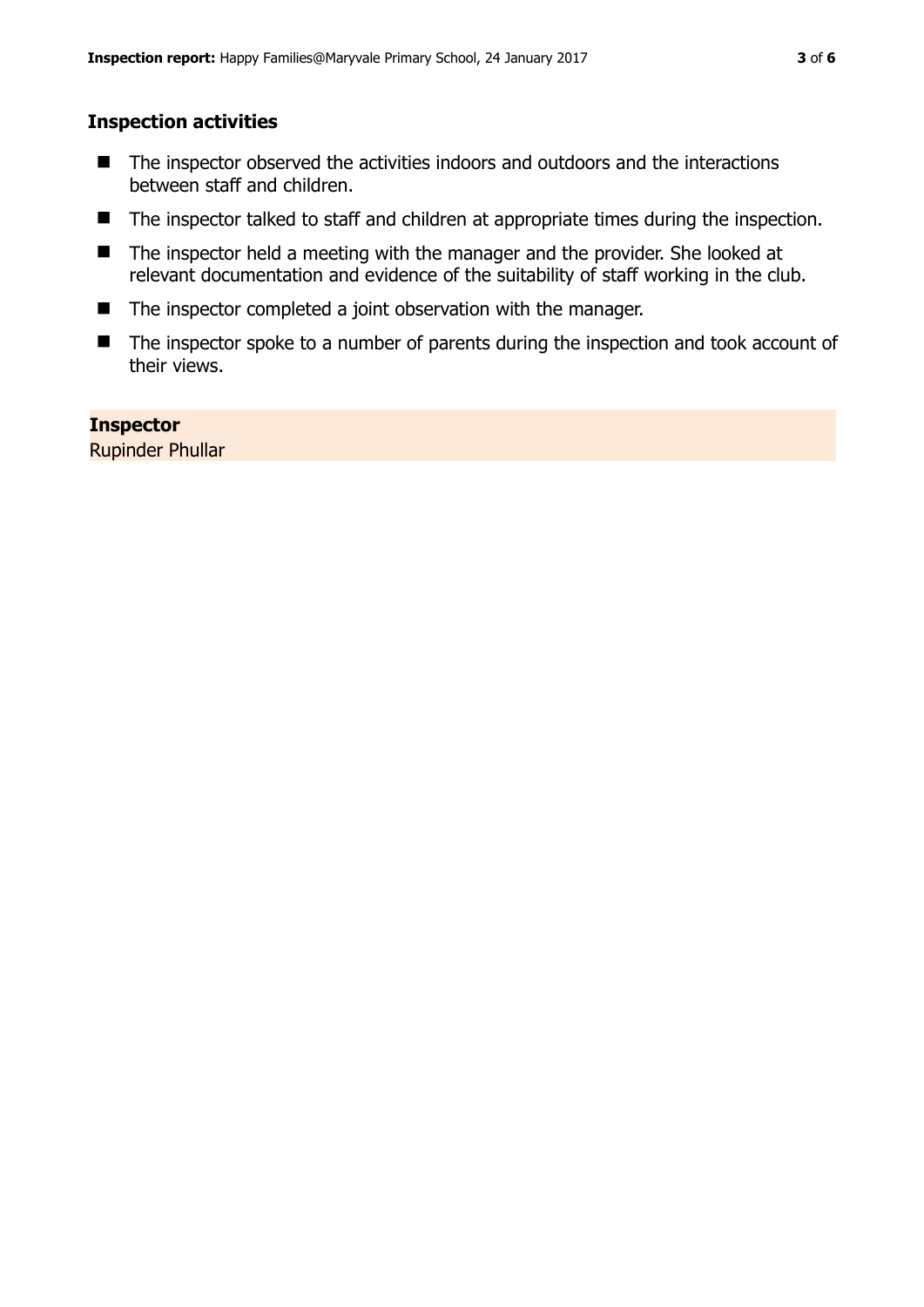### **Inspection findings**

#### **Effectiveness of the leadership and management is inadequate**

Weaknesses in leadership and management compromise children's welfare and mean they do not consistently experience high-quality provision. The arrangements for safeguarding are not effective. The provider has not appointed a lead practitioner responsible for liaison with local statutory children's services agencies as required. Not all staff have a secure knowledge of the types of abuse or the procedures to follow to report any concerns that they may have. The provider does not accurately evaluate her provision. She does not ensure that new staff undergo induction or receive supervision to make sure that they fully understand and are trained effectively for their roles and responsibilities. The newly recruited manager and her staff team are enthusiastic and work together to manage the day to day running of the club. However, as a result of weak leadership and inadequate staffing arrangements, children are not supervised well enough. Not all records needed to support children's well-being and safety are completed. This includes information about Disclosure and Barring Service checks for some staff, including the disclosure reference number, the date a disclosure was obtained and details of who obtained it. At the inspection, records relating to recruitment of staff were not available for inspection.

#### **Quality of teaching, learning and assessment is inadequate**

Staff have not established a two-way flow of information with the school to help them tailor children's experiences and build on what they already know and can do. The provider has a flexible approach to children's attendance at the club. As a result, staff are not always aware of which, or how many children are expected to attend the club each day. Key persons are not able to plan effectively as they are not aware of when their key children will be attending. Often this results in children attending when staff have not planned for their individual needs. Key persons have too little time to spend with their key children, as other duties frequently take precedence. As a result, some children walk around restlessly looking for something to do. Staff share information with parents about their child's time at the club. Parents comment that they are pleased with the positive relationships that their children have developed with the staff and each other.

#### **Personal development, behaviour and welfare are inadequate**

Weaknesses in leadership and management mean that children's safety and well-being are not assured. Records of children's attendance are not accurately maintained. This means that it is not clear which children are present at any given time. Children are put at further risk because staff do not supervise them adequately at all times. For example, children are routinely sent to the toilet unsupervised, when they clearly express that they are fearful of going to the toilet by themselves. Although children have a key person assigned to them, their emotional well-being is not fully supported. Children do not always have enough time with their key person to make sure their care needs are met and that they are able to participate fully in some activities. However, older children do encourage their younger friends to join in their play outdoors. Children are polite to visitors. Staff are kind and caring towards children.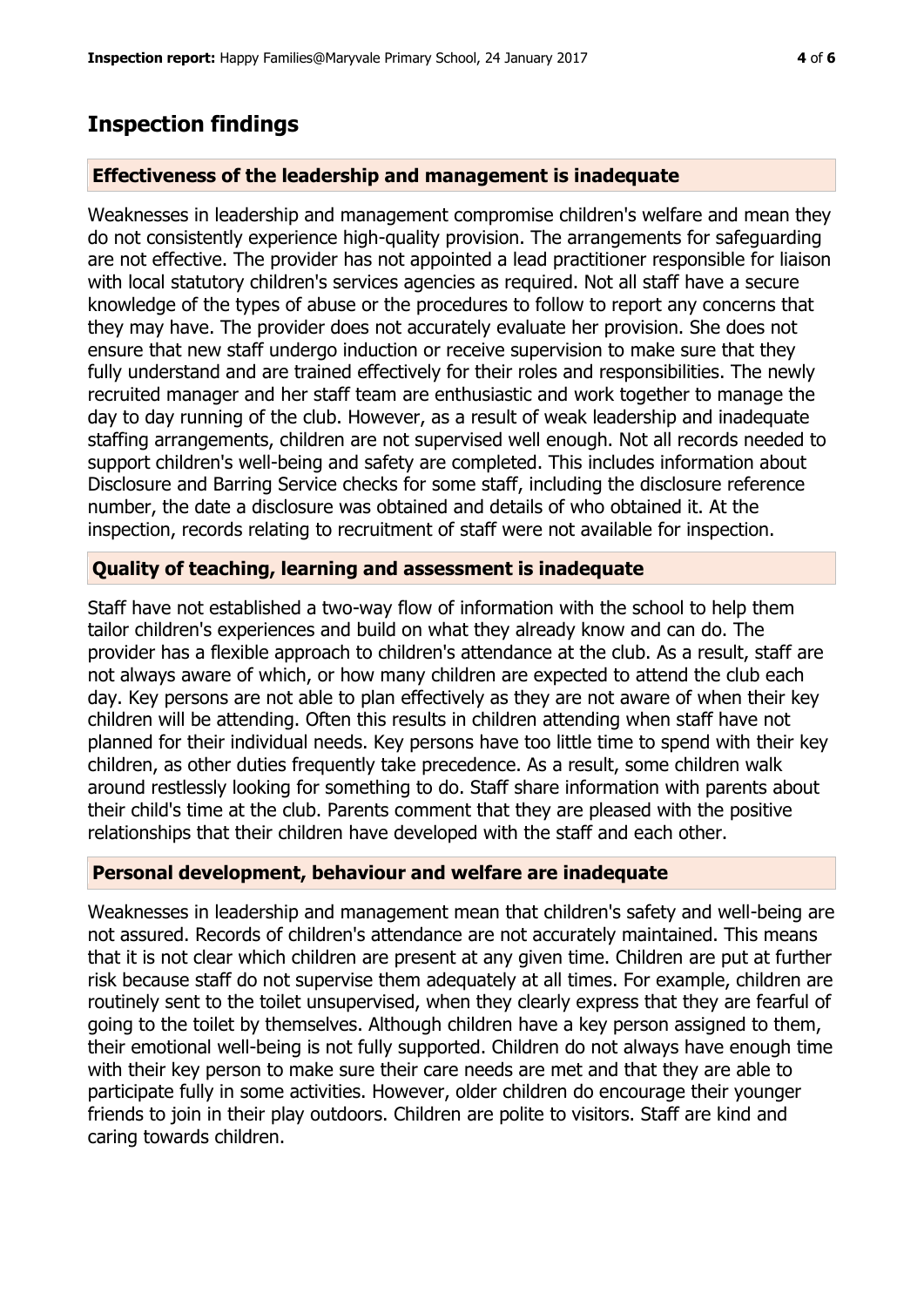## **Setting details**

| Unique reference number                             | EY492761                                                                             |
|-----------------------------------------------------|--------------------------------------------------------------------------------------|
| <b>Local authority</b>                              | Birmingham                                                                           |
| <b>Inspection number</b>                            | 1023425                                                                              |
| <b>Type of provision</b>                            | Out of school provision                                                              |
| Day care type                                       | Childcare - Non-Domestic                                                             |
| <b>Registers</b>                                    | Early Years Register, Compulsory Childcare<br>Register, Voluntary Childcare Register |
| Age range of children                               | $4 - 10$                                                                             |
| <b>Total number of places</b>                       | 40                                                                                   |
| Number of children on roll                          | 52                                                                                   |
| <b>Name of registered person</b>                    | Happy Families Child Care Limited                                                    |
| <b>Registered person unique</b><br>reference number | RP905976                                                                             |
| Date of previous inspection                         | Not applicable                                                                       |
| <b>Telephone number</b>                             | 0121 550 1494                                                                        |

Happy Families@Maryvale Primary School registered in 2015. The club employs three members of childcare staff who work with children, two of whom hold relevant qualifications at level 3. The club opens Monday to Friday, during term time, from 7.30am until 9am, and from 3pm until 6pm.

This inspection was carried out by Ofsted under sections 49 and 50 of the Childcare Act 2006 on the quality and standards of provision that is registered on the Early Years Register. The registered person must ensure that this provision complies with the statutory framework for children's learning, development and care, known as the early years foundation stage.

Any complaints about the inspection or the report should be made following the procedures set out in the guidance 'Complaints procedure: raising concerns and making complaints about Ofsted', which is available from Ofsted's website: www.gov.uk/government/organisations/ofsted. If you would like Ofsted to send you a copy of the guidance, please telephone 0300 123 4234, or email enquiries@ofsted.gov.uk.